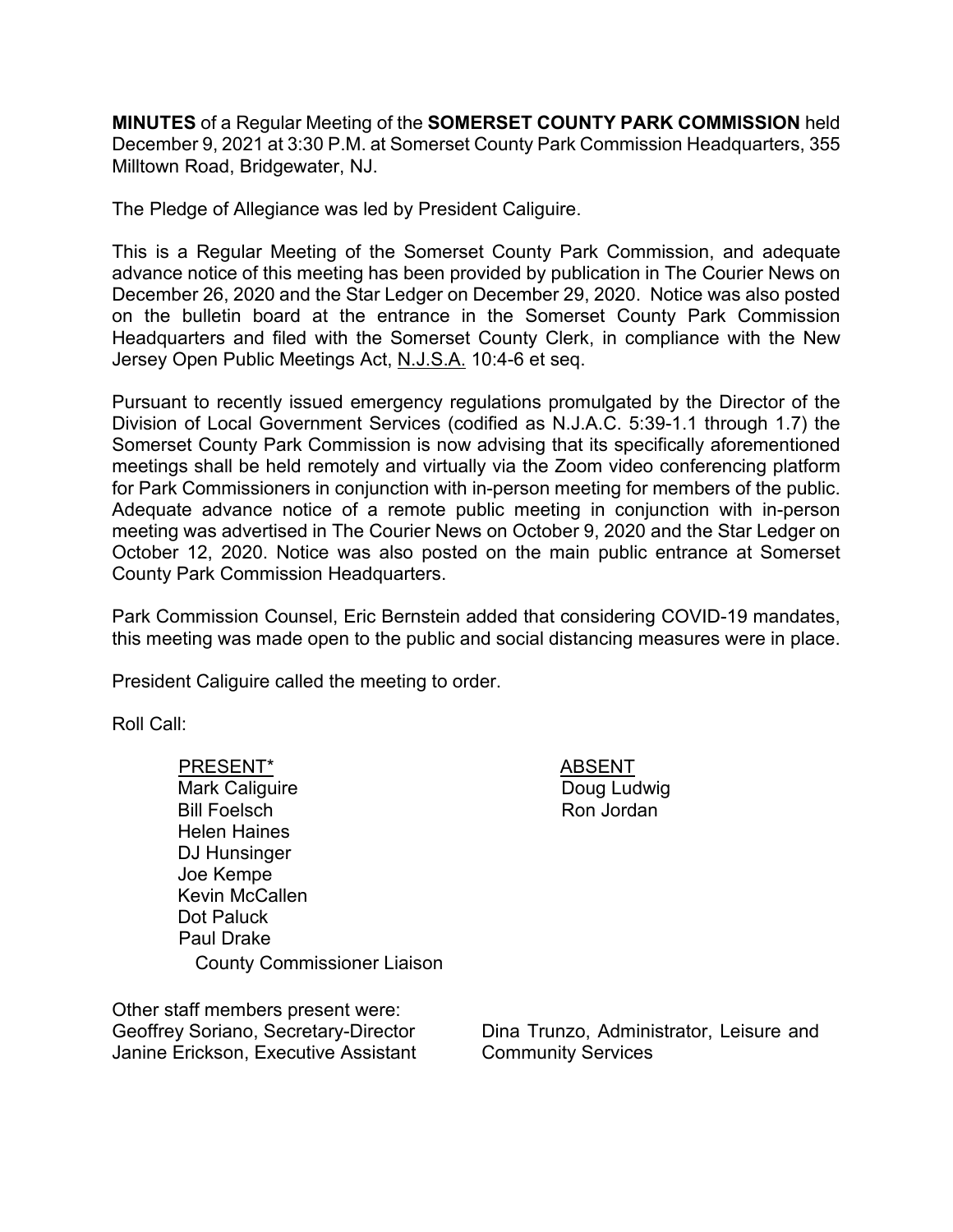\*Participated via video conference. In light of the current COVID-19 mandates, Commissioners, Counsel, and Senior Management staff were asked to participate in this meeting remotely.

Also in attendance via video conference: Eric Bernstein, Legal Counsel.

# **COMMENTS FROM THE PUBLIC**

There were no comments from the public.

## **APPROVAL OF THE MINUTES**

President Caliguire called for the approval of the minutes of the regular meeting held on November 19, 2021. Moved by Commissioner Foelsch; seconded by Commissioner McCallen. YEAS: Commissioners Foelsch, Haines, Hunsinger, Kempe, McCallen, Paluck, and President Caliguire. NAYES: None. ABSENT: Commissioners Jordan and Ludwig.

## **APPROVAL OF BILLS FOR PAYMENT**

The following resolutions were moved by Commissioner McCallen; seconded by Commissioner Hunsinger. YEAS: Commissioners Foelsch, Haines, Hunsinger, Kempe, McCallen, Paluck, and President Caliguire. NAYES: None. ABSENT: Commissioners Jordan and Ludwig.

## **Resolution R21-257 – Payment of Claims**

Resolution authorizes payment of claims in the amount of \$1,966,427.05 comprised of Claims in the amount of \$1,198,360.47, Other Expenses in the amount of \$61,195.27, and Salaries and Wages in the amount of \$70,6871.31 for the period of November 13, 2021 through December 8, 2021.

### **Resolution R21-258 – Refund of Recreation Fees**

Resolution authorizes refund of recreation fees.

### **Resolution R21-259 – Payment of Confirming Orders**

Resolution authorizes the payment of confirming orders totaling \$8,691.28.

### **Resolution R21-260 – Authorizing Additional Funding for Previously Awarded Contracts (Leisure Services)**

Resolution authorizes additional funds for previously awarded contracts.

## **Resolution R21-261 – Authorizing Additional Funding for Previously Awarded Contracts (Administration)**

Resolution authorizes additional funds for previously awarded contracts.

# **Resolution R21-262 – Authorizing Additional Funding for Previously Awarded Contracts (Park Operations)**

Resolution authorizes additional funds for previously awarded contracts.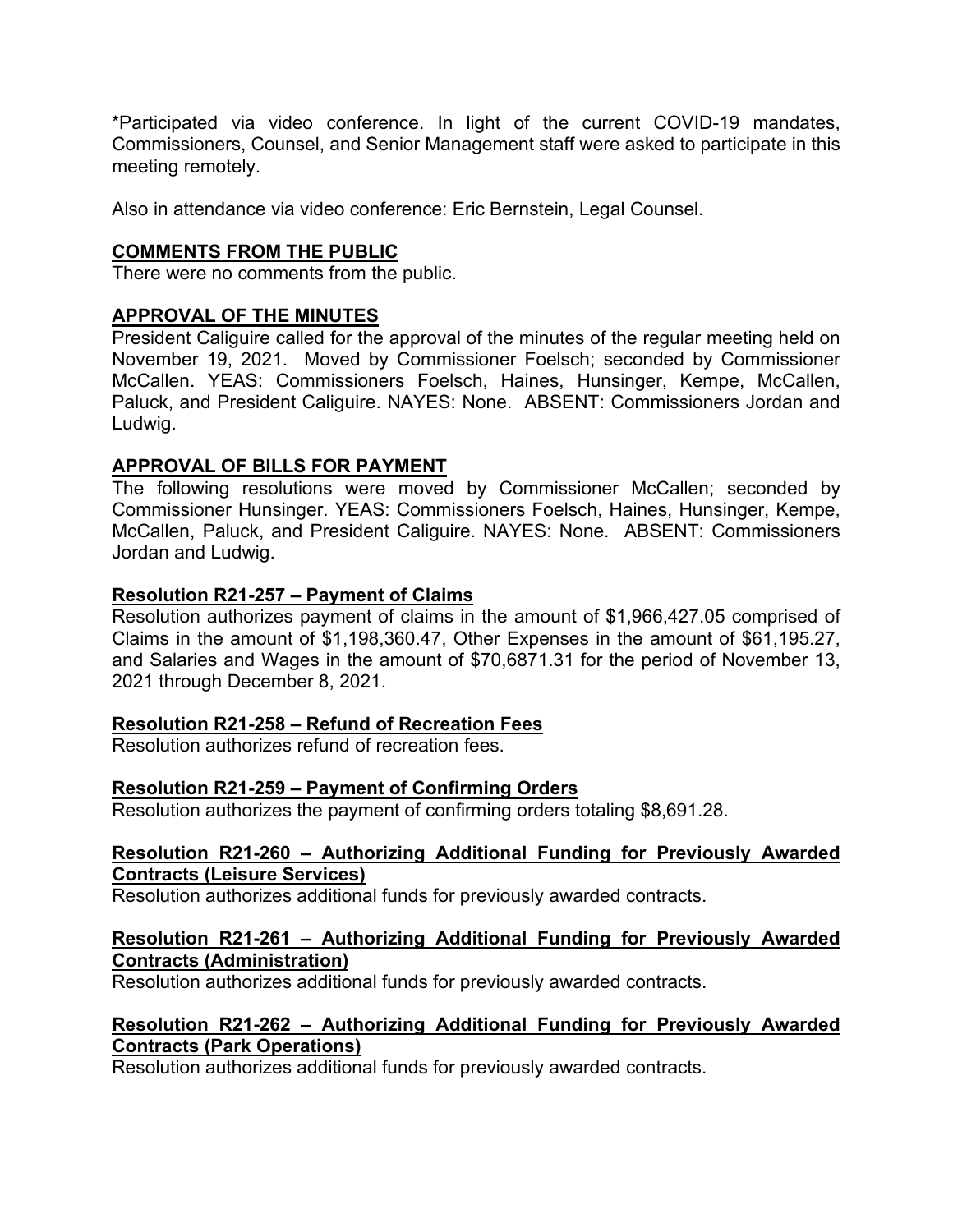### **Resolution R21-263 – Amending and Cancelling Certification of Funds for Previously Awarded Contracts**

Resolution cancels or amends certification of funds for previously awarded contracts.

### **DIRECTOR'S REPORT**

Director Soriano provided Commissioners with a review of the Park Commission's current 2021 Revenue Budget. The report offered a comparison of the Anticipated versus Actual Revenue Budget figures for the years 2018 through 2021. Director Soriano stated that 2021 was a great year for revenue and he is in the process of constructing a fiscally prudent 2022 Budget with Park Commission Treasurer, Nick Trasente and Accounting Manager, Chris Hart.

## **CORRESPONDENCE**

There was no correspondence.

# **CONSENT AGENDA**

### **RESOLUTIONS**

The following resolutions were moved as amended by Commissioner McCallen; seconded by Commissioner Hunsinger. YEAS: Commissioners Foelsch, Haines, Hunsinger, Kempe, McCallen, Paluck, and President Caliguire. NAYES: None. ABSENT: Commissioners Jordan and Ludwig.

# **Resolution R21-264 – Adopting the 2022 Fee Schedule TABLED**

#### **Resolution R21-265 – Authorizing a One (1) Year Renewal of a Shared Services Agreement Between County of Somerset and Somerset County Park Commission for Public Relations Services**

Resolution extends agreement for second year for the period of January 1, 2022 through December 31, 2022.

#### **Resolution R21-266 – Authorizing a One (1) Year Renewal of a Shared Services Agreement Between County of Somerset and Somerset County Park Commission for Information Technology Services**

Resolution extends agreement for second year for the period of January 1, 2022 through December 31, 2022.

**Resolution R21-267 – Accepting the Memorandums of Agreement in the Matter of Somerset County Park Commission and the Teamsters Local Union No. 469, Foreman/Assistant Foreman, Blue Collar Workers, and Park Rangers Units**

Resolution accepts Memorandums of Agreement for three unions for the period of January 1, 2021 through December, 31, 2021 to authorize a 2% wage increase for said workers retroactive to January 1, 2021.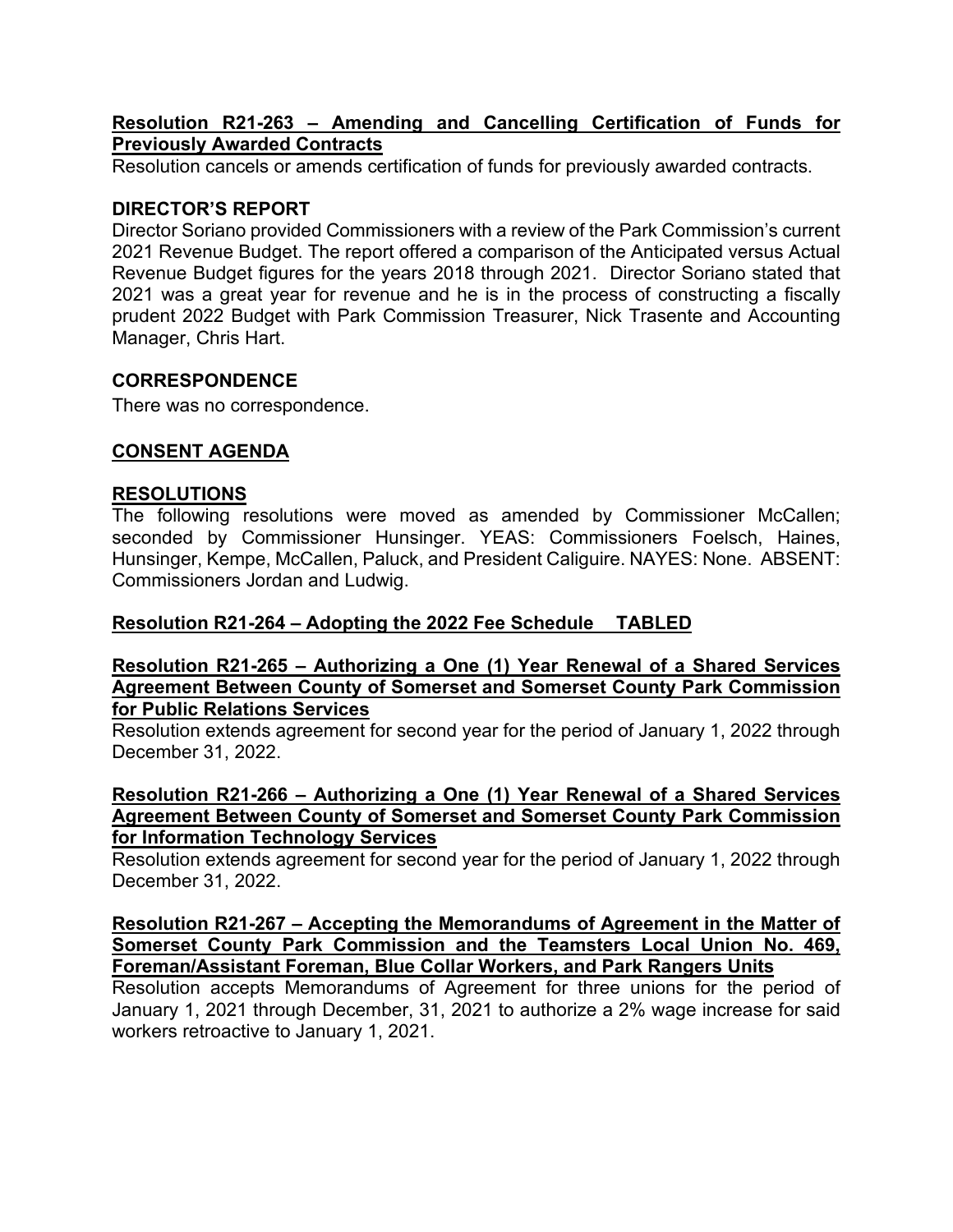### **Resolution R21-268 – Authorizing Commission to Host New Jersey State Golf Association Amateur Qualifying Tournament at Quail Brook Golf Course**

Resolution authorizes Quail Brook Golf Course to host the NJ State Golf Association Amateur Qualifying Tournament on Saturday, June 11, 2022. NJSGA will pay \$25.00 per player for greens fees and \$7.00 per player for use of the driving range.

### **Resolution R21-269** *–* **Authorizing Somerset County Facilities and Services Division to Maintain Buildings and Facilities Occupied by Park Commission Staff and Operations, Transferring Special Projects Positions to Somerset County and Renaming the Special Projects Department**

Resolution authorizes transfer of four (4) positions and maintenance of Park Commission facilities to the County Facilities and Services Division and renames the Special Projects Department to the "Building and Facilities Management Department" effective January 1, 2022.

### **Resolution R21-270 – Approving License Agreement with Raritan Headwaters Association for Monitoring Nesting Boxes to Study American Kestrels**

Resolution approves Raritan Headwaters Association's installation of Nesting Boxes for the study of the American Kestrels at Natirar Park and the Dar-Mar parcel for the period of January 1, 2022 through December 31, 2022.

# **Resolution R21-271– Awarding the Second of Two (2) One-Year Options to Extend for Well Maintenance and Repair Services**

Resolution awards contract to Stryker.

## **Resolution R21-272 – Awarding Third Year of a Three-Year Contract for Equine Services: Farrier, Dentist, and Veterinarian**

Resolution awards contract to Professional Farrier Services for Farrier Services, to Garden State Equine Veterinary Dentistry for Equine Dentist, and to Running 'S' Veterinary Services for Veterinarian effective January 1, 2022.

# **Resolution R21-273 – Awarding the Fourth Year of Four (4) Possible One-Year Extensions for Golf Shop Resale Merchandise**

Resolution awards contract to Range Servant American, Inc., Horungs Golf Products, Acushnet Co – Footjoy, Ping, Inc., Cutter & Buck, Town Talk, Jack Jolly & Son, Inc., Callaway Golf, Sun Mountain, Klone Lab Callaway Golf Shoes, Accolade USA Inc., Gear for Sports Inc., Supreme International, LLC, and Taylor Made Golf Inc.

#### **Resolution R21-274 – Authorizing the use of Educational Services Commission of New Jersey Contract for the Purchase of Class 4-8 Trucks: White Western Star 47X** Resolution authorizes purchase from Hudson County Motors, Inc. in an amount not to exceed \$164,664.00.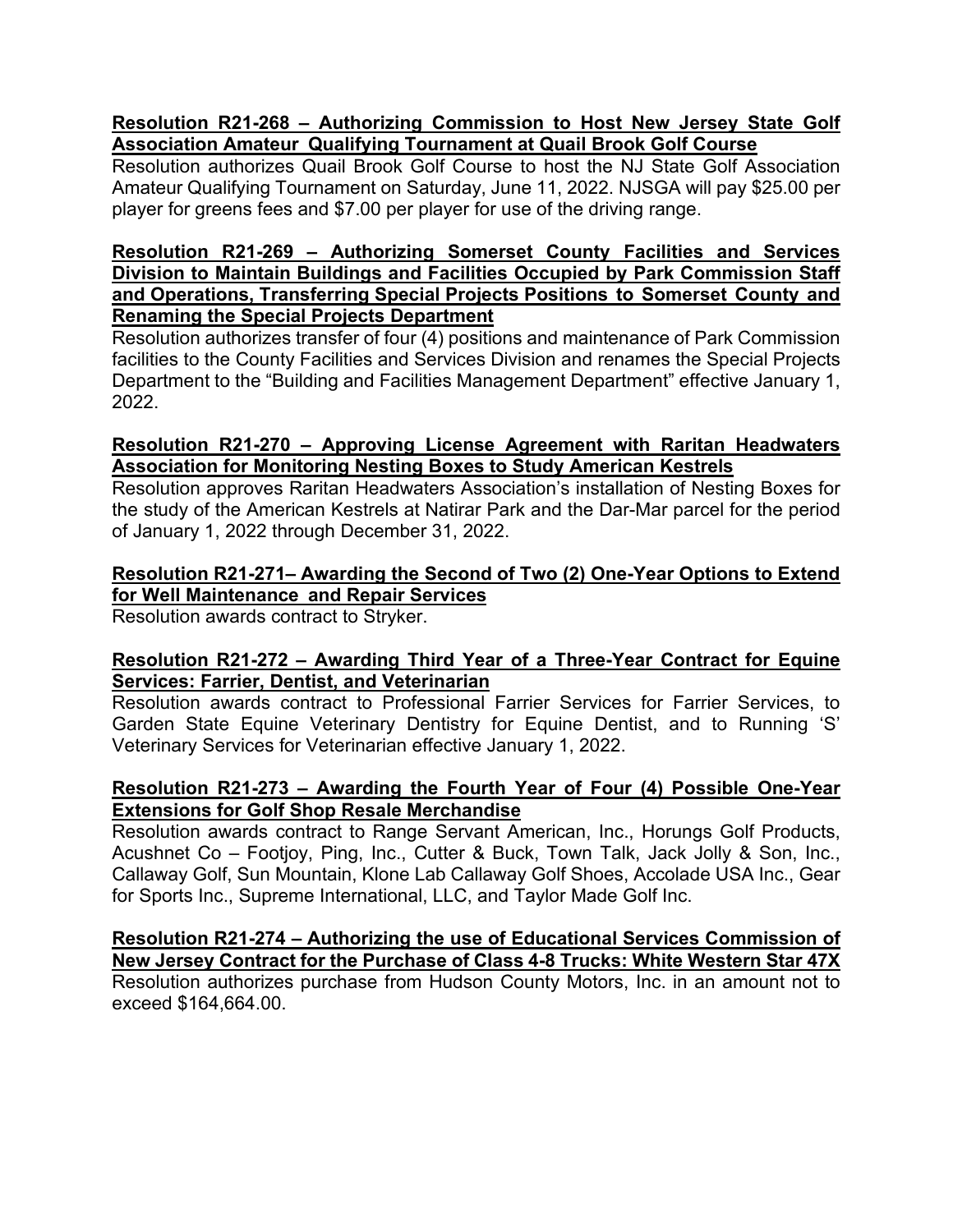### **Resolution R21-275 – Authorizing the use of Educational Services Commission of New Jersey Contract for the Purchase of Grounds Equipment: John Deere Tractor**

Resolution authorizes purchase from Deere & Company in the amount not to exceed \$4,400.52.

### **Resolution R21-276 – Authorizing the use of Morris County Cooperative Pricing Council Contract for the Purchase of Utility Vehicles: 2022 Ford Ranger**

Resolution authorizes purchase from Ditschman Flemington Ford in the amount not to exceed \$32,402.25.

## **Resolution R21-277 – Authorizing use of State Contract for Purchase of Fencing**

Resolution authorizes purchases from E.B. Fence, LLC with cost not to exceed \$14,407.15

### **Resolution R21-278 – Authorizing use of County Contract for Flexible Spending Account Services**

Resolution authorizes services from Wex Health Inc.

### **Resolution R21-279 – Awarding Second Year of Two-Year Contract with One (1) One-Year Option to Extend for Preventative Maintenance & Emergency Repairs of Gasboy Island Fuel Management System**

Resolution awards contract to Aurora Environmental.

### **Resolution R21-280 – Authorizing use of County Contract for Purchase of Automotive and Diesel Lubricants, Engine/Gear Oils, Greases, ATF and Hydraulic Oils**

Resolution authorizes purchases from Lubenet, Romeo Enterprises, Samuels, Inc T/A Buy Wise Auto Parts, Atlantic States Lubricants, PPC Lubricants, and DFFLM.

### **Resolution R21-281 – Authorizing the use of Educational Services Commission of New Jersey Contract for the Purchase of Class 4-8 Trucks: Palfinger Hooklift**

Resolution authorizes purchase from Cliffside Body Corp. at a cost not to exceed \$55,183.06.

# **COMMITTEE REPORTS**

# **CFO's Report**

Commissioner Hunsinger, Chair of the Committee, submitted a report for the month of November 2021.

# **HUMAN RESOURCES**

Commissioner Haines, Chair of the Committee, submitted a report for the month of November 2021.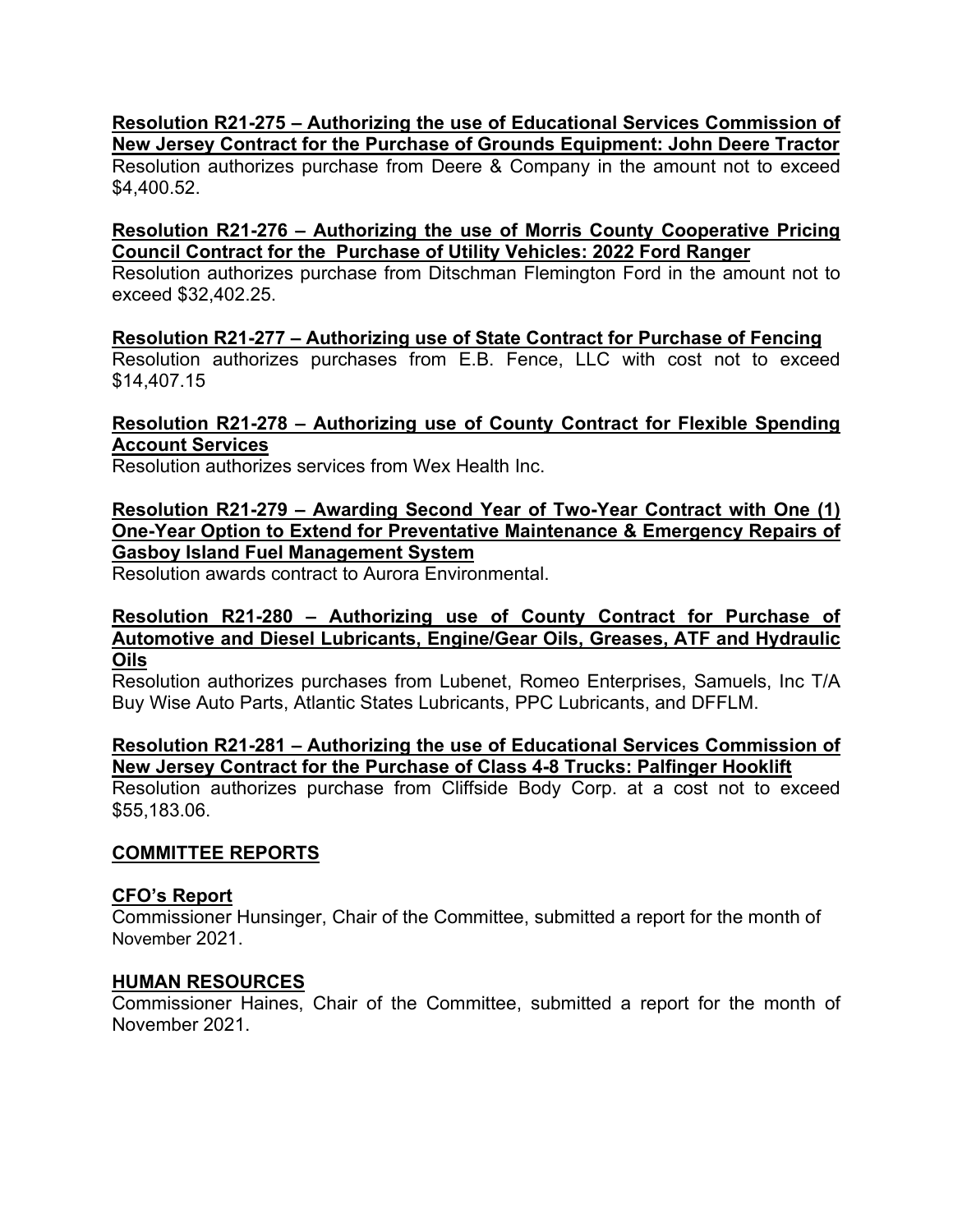### **LEISURE SERVICES**

Commissioner Hunsinger, Chair of the Committee, submitted a report for the month of November 2021.

Dina Trunzo, Administrator, Leisure and Community Services, reported that this year's Toys for Tots Campaign was a big success due in part to a strong social media campaign coupled with a holiday event at Lord Stirling Stable where four boxes of toys were collected. Environmental Education Manager, Carrie Springer made a presentation entitled "Trails 101" at this year's League of Municipalities Convention where she received many accolades, including one from a Councilman, for the thorough information presented. Dina reported that the "Rebuild the Boardwalk" Campaign at the EEC has collected \$7,825 toward its \$10,000 goal by year-end. The Festival of Trees Event will run until December 31<sup>st</sup> (closed December 23<sup>rd</sup> through December 25<sup>th</sup>) at the EEC from 9:00 am to 4:30pm daily. The event was included in a writeup on thejerseymomma.com blog site entitled *The Festival of Trees in Basking Ridge NJ:8 Reasons Why You Should Visit.* Dina Fornataro-Healey, Recreation and Community Outreach Manger has completed a cost analysis of recreation facilities for 2022. She has noted the need for two additional duck paddleboats to support the rental demand.

#### **GOLF MANAGEMENT**

Commissioner Paluck, Chair of the Committee, submitted a report for the month of November 2021.

Director Soriano stated that 2021 has been a stellar year for golf. To date, there have been 125,000 rounds of golf played at Park Commission courses; which is a new record for rounds played.

### **INFORMATION MANAGEMENT**

There was no Information Management report.

#### **VISITOR SERVICES**

Commissioner Haines, Chair of the Committee, submitted a report for the month of November 2021.

#### **PROPERTY MANAGEMENT**

There was no Property Management report.

#### **PLANNING AND LAND ACQUISITION**

Commissioner Haines, Chair of the Committee, submitted a report for November 2021.

#### **CAPITAL FACILIITES – CONSTRUCTION and ENGINEERING**

Commissioner McCallen, Chair of the Committee, submitted a report for November 2021.

#### **PARK MAINTENANCE & HORTICULTURE**

Commissioner Hunsinger, Chair of the Committee, submitted a report for November 2021.